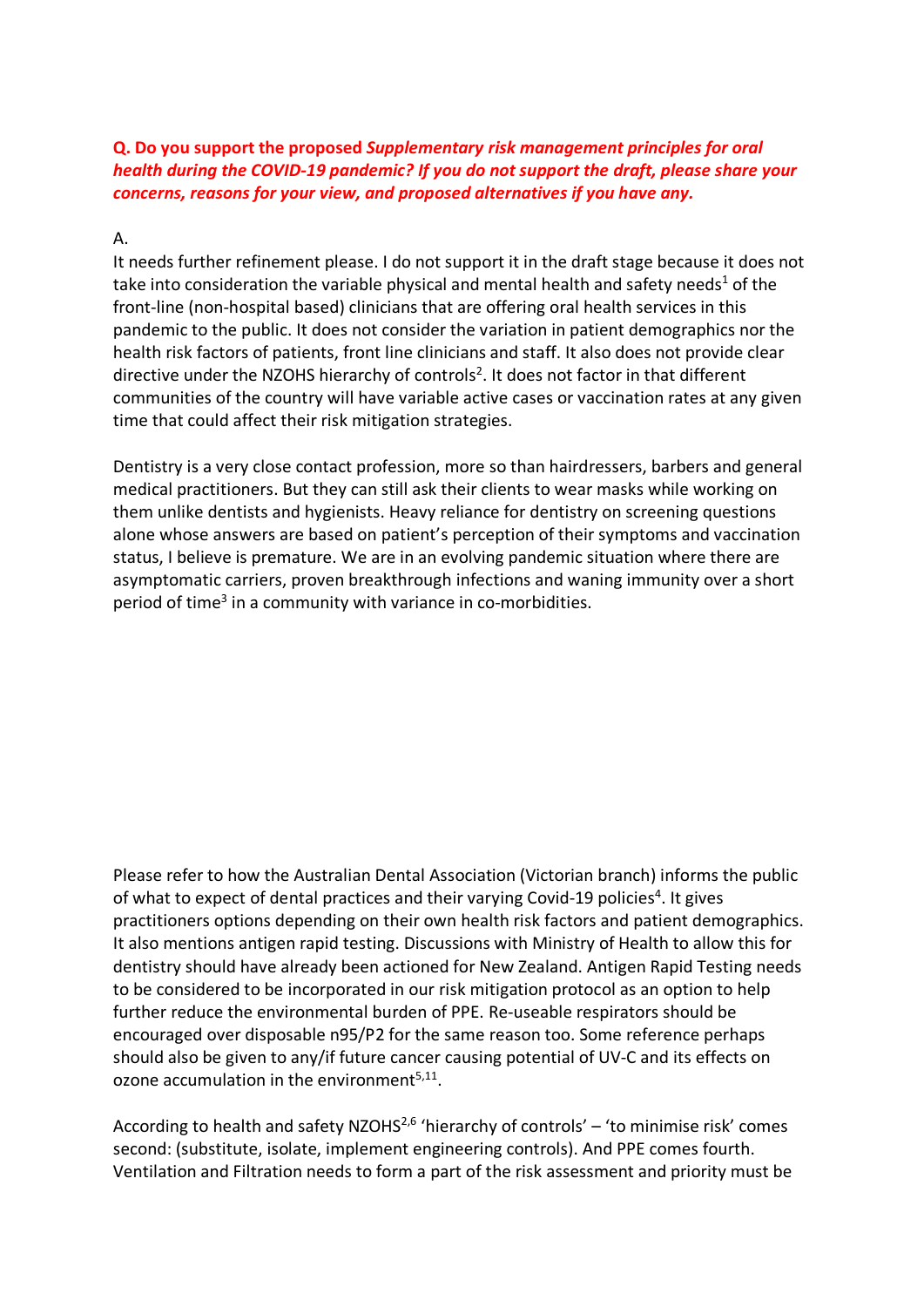given to this first (eg implement engineering controls) and then only PPE requirements should be based around that. Especially so where practices with 4-6 surgery rooms are operational all at the same time and we are expected to see both the vaccinated and the unvaccinated at the same premise with common ventilation and reception areas. It becomes difficult logistically managing staggered appointment books in a confined space.

Attached is a proposed table<sup>7,8,9,10,11</sup> (adapted from DCNZ draft table) that takes into further consideration the physical and mental health and safety of front-line practitioners in terms of what they may consider to be low, medium, high, very high risk transmission to them. This more cautious approach in risk criteria factors also respects patients that may be either too young to be vaccinated or the elderly with various co-morbidities or the immunocompromised. It also takes into consideration any existing health risk factors of clinicians and staff. It encourages improvement in ventilation and filtration with the incentive of reducing fallow time and PPE needs. This encouragement will result in quicker implementation while dental council decides and consults on future mandates around ventilation. It takes into consideration the 'minimisation' aspect of NZOHS hierarchy of controls with ventilation and filtration guidelines<sup>7,8</sup> to help decide the appropriate level of PPE. And it is all on one much more simplified table that could be printed and put on our surgery walls for quick and easy reference in this pandemic. It flows on logically from what is already being done in Alert Level 3 areas without creating further confusion. There is room to add Antigen Rapid Testing at any stage. And this simplification will encourage adherence to the guidelines more.

Thank you for your consideration.

References: 1.

# The legislation isn't just about safety

• All businesses in New Zealand have an obligation under the Health and Safety at Work Act 2015 to:

To ensure the health and safety of workers and others within their workplace as a result of the work undertaken

• Health includes physical and mental health

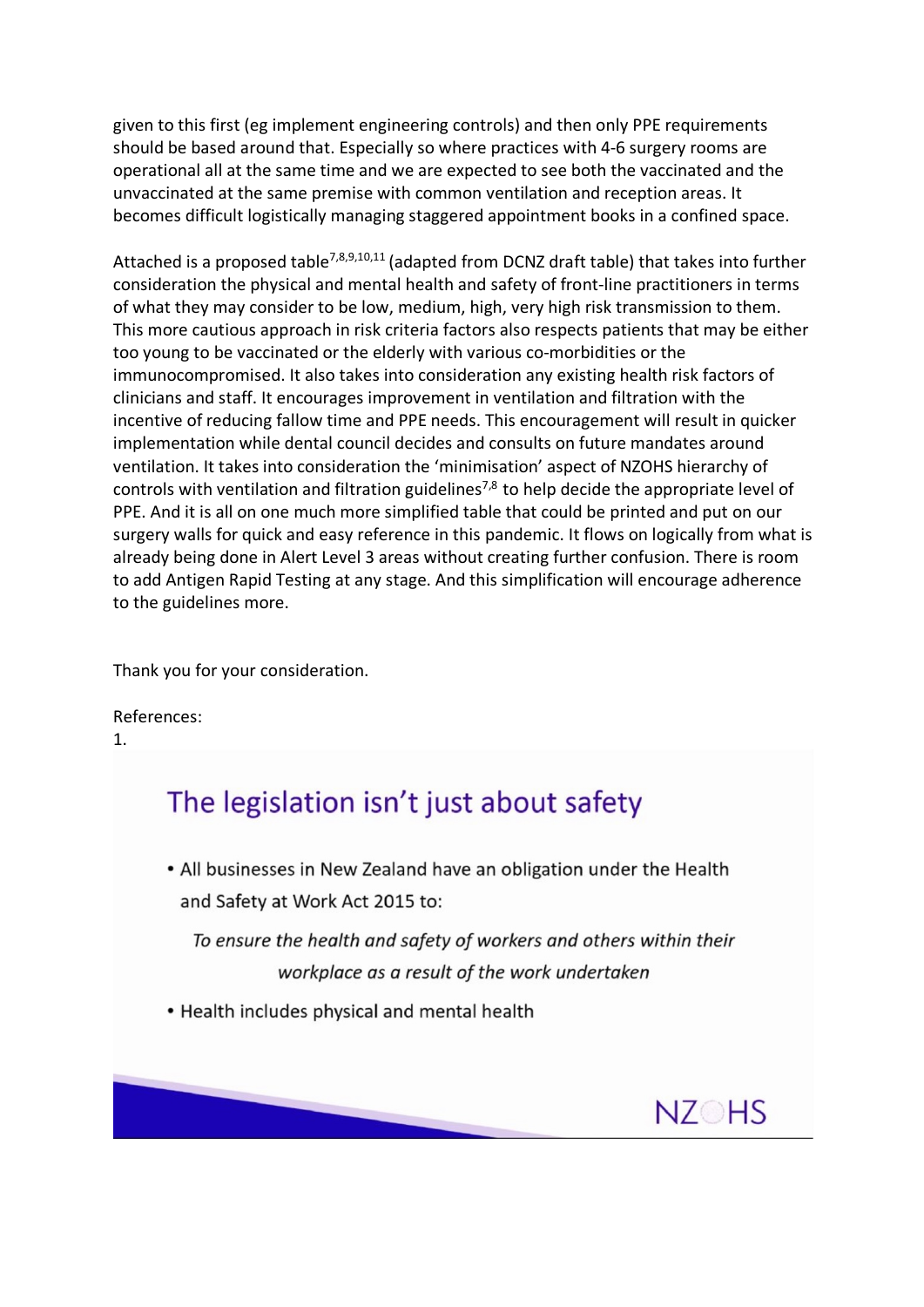2.

Controls

| Most effective  | Elimination                            |
|-----------------|----------------------------------------|
|                 | Minimisation                           |
|                 | Substitution (wholly or partly) and/or |
|                 | Isolation/Preventing contact and/or    |
|                 | Engineering control measures           |
|                 | <b>IF RISK REMAINS</b>                 |
|                 | Administrative control measures        |
|                 | IF RISK STILL REMAINS                  |
| Least effective | Personal protective equipment (PPE)    |

# 3.

https://www.thelancet.com/journals/laninf/article/PIIS1473-3099(21)00648-4/fulltext

**NZOHS** 

## 4.

https://adavb.org/oral-health/dental-care-during-COVID-19

# 5.

https://iuva.org/resources/covid-19/Far%20UV-C%20Radiation- %20Current%20State-of%20Knowledge.pdf

# 6.

Webinar on 'Work -related health- Dental Practices. NZOSH. 24/11/2021 hosted by NZDA

# 7.

https://www.nature.com/articles/s41415-021-3369-1

# 8.

https://jida.ie/ventilation-and-sars-cov-2-in-dentistry/

# 9.

DCNZ Draft Consultation on proposed risk management principles for oral health during COVID-10 pandemic

### 10.

https://www.iqair.com/support/guides-manuals/healthpro-series 10. 9.

11.

https://surgicallycleanair.com/product/jade/